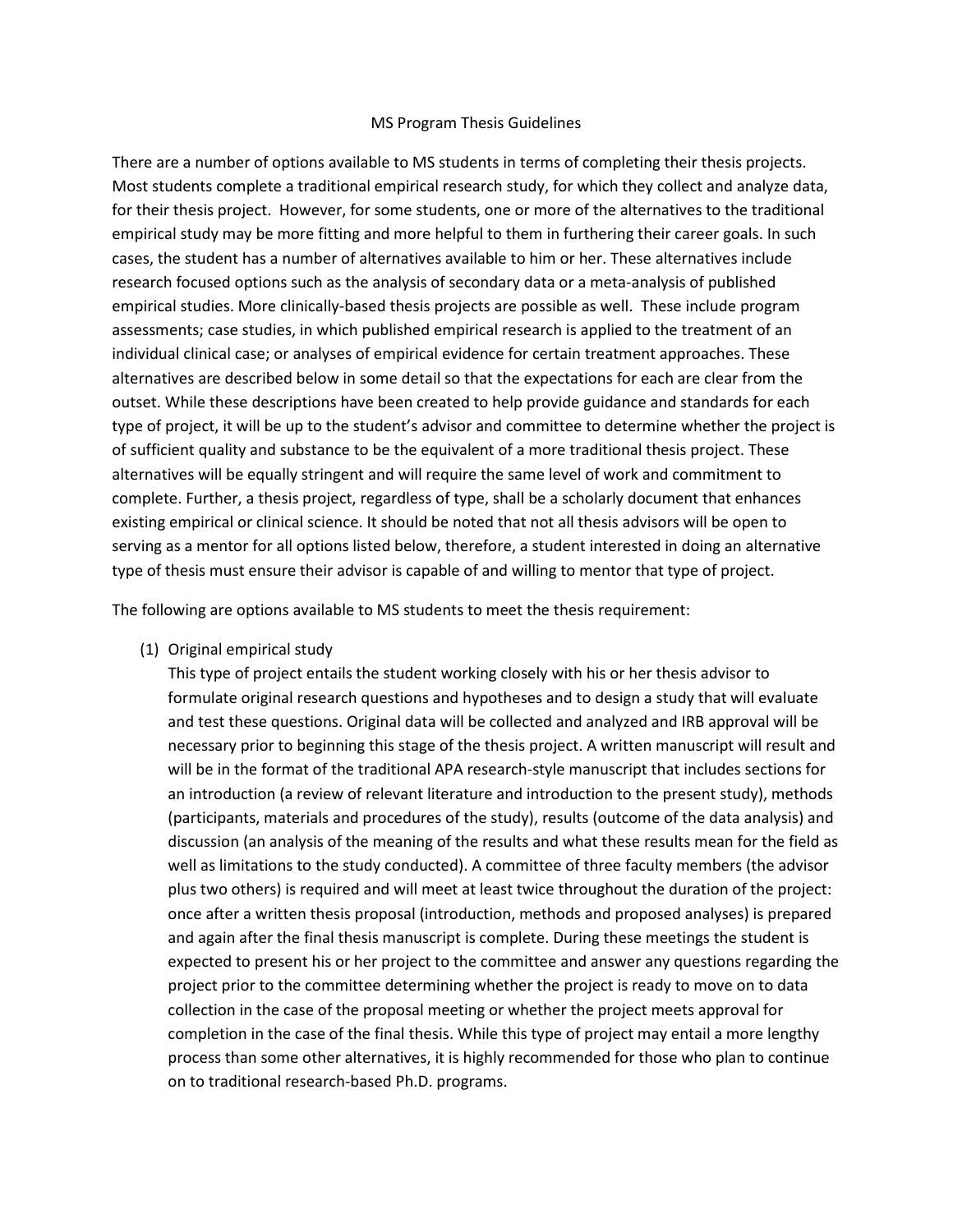## (2) Analysis of archival or existing dataset

This type of project is identical to the original empirical study except in the collection of data. For an archival analysis, the student analyzes data that has previously been collected, typically through a study done by the mentor. It is a requirement for this type of project that the research questions to be answered in the thesis project be original and not previously tested or analyzed in other studies using this data. Even though this type of project does not involve the collection of new or original data, IRB approval is still required prior to initiating the analyses of the existing data. The remainder of the procedures for this type of project are the same as described above for the original empirical thesis project.

## (3) Meta-analysis

A meta-analysis is a statistical reanalysis of previously published studies on a related topic. The idea is to combine, and in some cases contrast, the results of prior studies in order to detect overall patterns of findings regarding a particular topic. For this type of thesis project, the student would identify a topic that has been sufficiently studied so that there are numerous research studies available on the topic. As this type of project involves advanced statistical knowledge, the student would work closely with a mentor who has knowledge of meta-analysis techniques. Completion of the project would include, but would not be limited to, a thorough literature review to identify appropriate studies for inclusion and exclusion from the analyses, preparation of a literature review that culminates in an explanation of the reasoning behind the reanalysis, presentation of the statistical methods used and results found, and a discussion of the results that places the findings in context with the relevant literature.

The student conducting a meta-analysis for a thesis project will have a thesis committee of three faculty members (the advisor and two others) and the procedures for approval will be the same as those described above for the empirical thesis project. A written proposal (including the articles that will be included in the meta-analysis) will be prepared and approved through a committee meeting before the actual analyses will be conducted. A second committee meeting will take place upon completion of the final manuscript. The final written meta-analysis will follow guidelines set forth by APA that specifically pertain to this type of project. (see Meta-Analysis Reporting Standards; APA Manual, Appendix).

# (4) Literature Review

In lieu of a traditional research-based project, a student may conduct a literature review for their thesis project. A literature review entails conducting a thorough search of the existing literature on a particular topic and then synthesizing and presenting a summary of the information available about this area of knowledge. All research-based thesis projects involve conducting a literature review that is included in the introduction section of the thesis proposal and final document, however, the type of literature review that can be considered as a standalone project is far more extensive and far more refined than one contained in an introduction section. In order for a literature review alone to be acceptable as a thesis project it must be done on an area of study that has either not previously been synthesized in the literature (i.e.,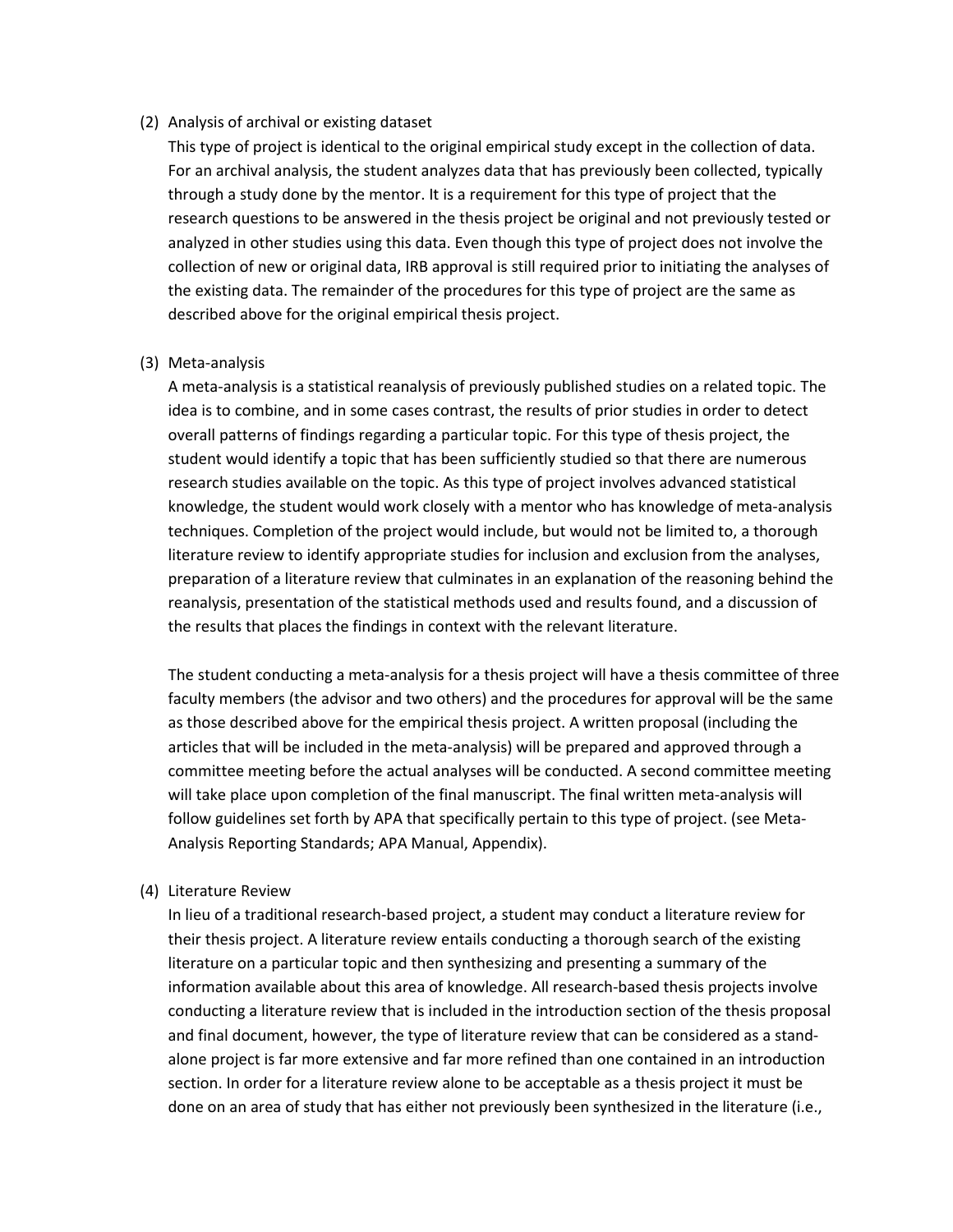no prior literature reviews on the topic have been published) or it must present a novel approach or angle from which to view the analysis. Should such a project be identified, the student will work closely with the mentor to identify the parameters of the review in order to determine the best approaches to incorporating the literature into an appropriate format. The review is expected to not only summarize a body of literature, but to also move this area of study forward in some way and to be of publishable quality. Examples of articles of this nature can be found in the journals *Psychological Bulletin* or *Clinical Psychology Review*.

Because the requirements for a stand-alone literature review project are very particular, it is unlikely that this type of project will be done frequently; however, when this type of project is done the student will follow the general procedures for completion of the thesis project as described above. Specifically, the student will have a committee of three faculty members (the mentor & two others) and will be expected to prepare a proposal document that must be approved by the committee prior to completion of the final project. Because there are no statistical analyses involved in this type of project, the proposal document will include an introduction to the topic to be reviewed (essentially a smaller review than that which will be done in the final project), an explanation for why this review is necessary (not previously done or presenting a new analysis), and a list of the articles to be reviewed for the final document. Once the proposed literature review project has been approved by the committee, the student will proceed to conducting the review and will prepare the final document that must also be approved by the committee upon completion.

### (5) Clinical Case study

A more clinically-based approach to the thesis project is the completion of a clinical case study. Should this option be selected, the student will identify a clinical case on which he or she has previously worked as the therapist. This experience can come from clinical placements completed during clinical training that was part of the MS program or from other clinical work experiences provided the student was the primary therapist for the case. There are no restrictions as to the type of case one might select, but it must be a case where a diagnosis is available, a treatment plan was created, and the treatment was continued long enough to achieve some sort of clinical outcomes. The specifics of the case would be discussed and agreed upon by the student and mentor in order to determine the adequacy of the case for this type of project. A clinical case study project will not consist simply of a narrative description of the case. Instead, this type of project will be a presentation of the case alongside a review of the empirical evidence available supporting the use of the techniques involved. Specifically, a completed clinical case study thesis project will entail a review of the literature describing and supporting the therapeutic approach(es) used in the case, a presentation of the case that includes: background information for the individual, DSM-based diagnosis of the disorder(s) involved, case conceptualization (treatment planning), a summary of the therapeutic process (what happened during treatment), and presentation of therapeutic outcomes (pre- and postassessments, test results, or other evidence-based summaries of the outcomes resulting from the interventions) and a critical analysis of the outcomes of the case and the techniques used.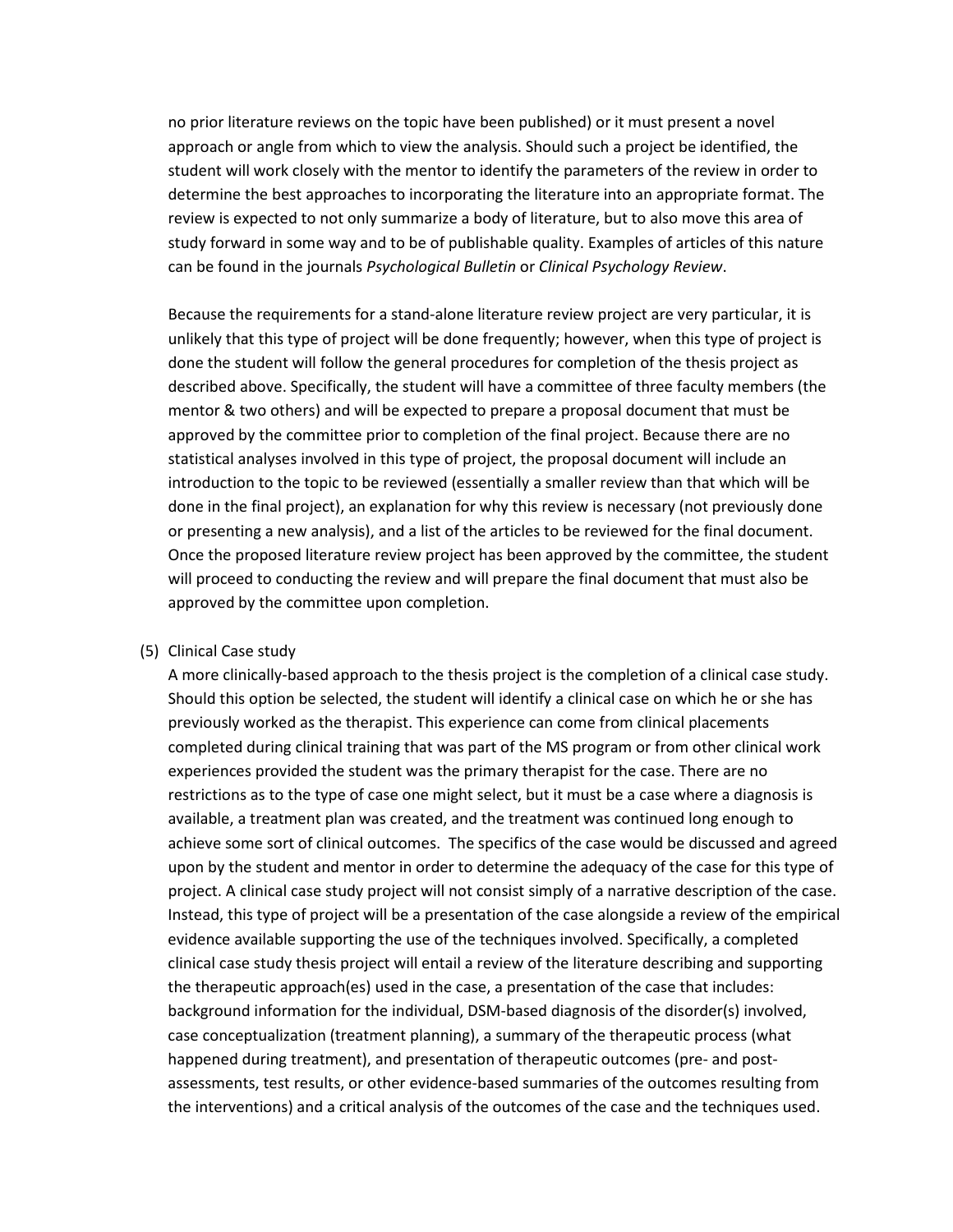The student who elects to do a clinical case study thesis project will have a committee of three faculty members ( the mentor & two others) and will have a traditional proposal meeting along with a final thesis presentation. For the proposal meeting, the student will prepare a document that includes the plans for the project: an introduction (presenting the literature review of the clinical techniques used), a brief review of the case, and plans for presenting case outcomes. This meeting will ensure the plan for the project and the information related to the case is substantial and thorough enough to support the writing of a final thesis project. For the final project, the document will include the literature review, the case presentation, the outcome data and analyses, and a discussion of the results in the context of the therapeutic techniques used (how well did they work, what else could have been done, were there alternative to those used that might have worked, etc.). The final document will be reviewed and approved by the committee. Then, in lieu of the typical final thesis meeting, the student will present their thesis in the form of a workshop or in-service to which students and faculty will be invited to attend.

## (6) Empirical Analysis of a Treatment Approach

Another clinically-based alternative to the traditional thesis project is conducting an empirical analysis of a specific treatment approach. This type of project is similar to the literature review described above but focuses specifically on reviewing the knowledge about and effectiveness of a particular therapeutic treatment. For this type of project the student and his or her mentor would identify a therapeutic method that they wish to evaluate, and like the literature review project, this topic must not have previously been reviewed in the literature or the approach taken in the present project must take a critical look at the technique that has not previously been analyzed. Because these are very particular requirements, this type of project is not likely to be a frequent undertaking.

Students taking this approach will follow the general procedures for completion of the thesis project as described above, including the selection of a three person committee (the mentor & two others) and holding both proposal and final defense meetings. For the proposal document to be approved by the committee it must include an introduction to the topic to be reviewed (a description of the therapeutic technique to be analyzed and a review of existing literature available on the topic), an explanation for why this critical analysis is necessary (not previously been done or a new analysis), and a list of the sources to be included and analyzed in the final document. Once the proposed project has been approved by the committee, the student will proceed to conducting the analysis and preparing the final document. As with the clinical case study, the second committee meeting will be in the form of a workshop or in-service, with the focus being to disseminate the knowledge derived from this analysis to practitioners.

### (7) Program Evaluation

Students may elect to conduct a program evaluation as their thesis project. A program evaluation generally entails collecting data to determine the effectiveness of a particular program, policy or project. For this type of thesis project, the student must have access to such